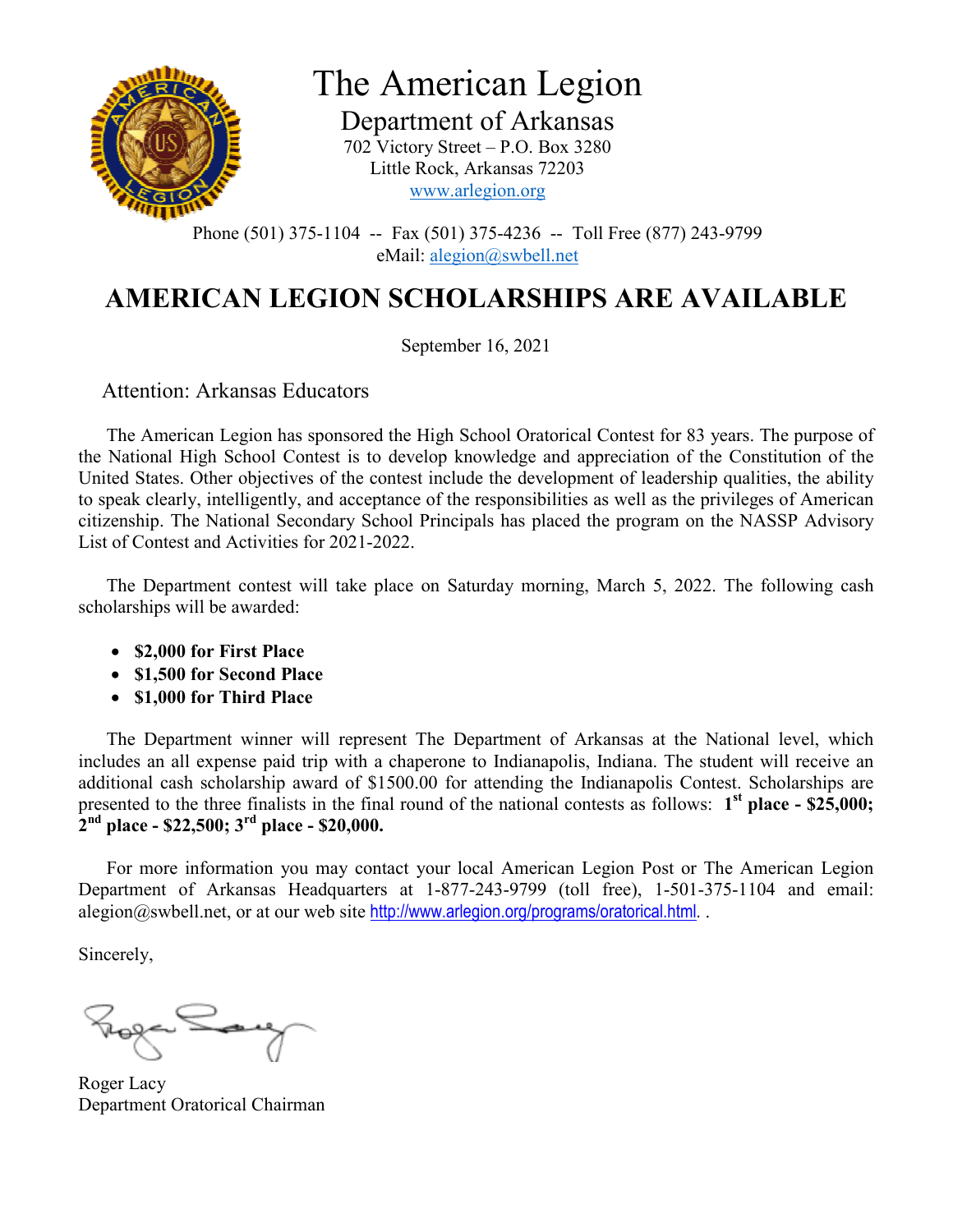

Department of Arkansas 702 Victory Street – P.O. Box 3280 Little Rock, Arkansas 72203 www.arlegion.org

Phone (501) 375-1104 -- Fax (501) 375-4236 -- Toll Free (877) 243-9799 eMail: alegion@swbell.net

September 15, 2021

#### **TO: ALL POST COMMANDERS, ORATORICAL CHAIRPERSONS**

#### **FROM: ROGER LACY, DEPARTMENT ORATORICAL CHAIRMAN**

#### **SUBJECT: AMERICAN LEGION NATIONAL HIGH SCHOOL ORATORICAL CONTESTS**

Now is the time to contact the High Schools in your area to see if they have students interested in participating in The American Legion High School Oratorical Contest. **Enclosed is a copy of Contest Application and the Contestant Certification Form,** (Make as many copies as needed). **The 2021-2022 Official Contest Rules and Topics** are only available on line. Please go to www.arlegion.org/programs/oratorical.html to download a copy of rules and topics. If you do not have access to a computer, please contact Department Headquarters and we will download a copy for you.

Contest applications must be submitted to the Department Oratorical Chairman, by January 7, 2022.

**Contestants** must be certified to **Department Headquarters**, no later than **February 11, 2022**, all contestants are required to present their prepared oration to the Post and/or a civic organization a total of three times.

**Department Contest** will be held Saturday, **March 5, 2022** at **10:00 a.m.** – location to be announced.

Please advise Department Headquarters immediately as to **the time and place of your Post Contest**, as we receive many phone calls asking for this information. **Department Winners** will receive:

| <b>First Place</b>  | \$2,000 |
|---------------------|---------|
| <b>Second Place</b> | \$1,500 |
| <b>Third Place</b>  | \$1,000 |

The **Department First Place Winner** who participates in the first round of the National Contest will receive a **\$1,500** scholarship. Each first round winner who advances to the second round, but does not advance to the final round will receive an additional **\$1,500** scholarship.

**National Finalists** will receive the following scholarships:

| <b>First Place</b>  | \$25,000 |  |
|---------------------|----------|--|
| <b>Second Place</b> | \$22,500 |  |
| <b>Third Place</b>  | \$20,000 |  |
| Duplicate as needed |          |  |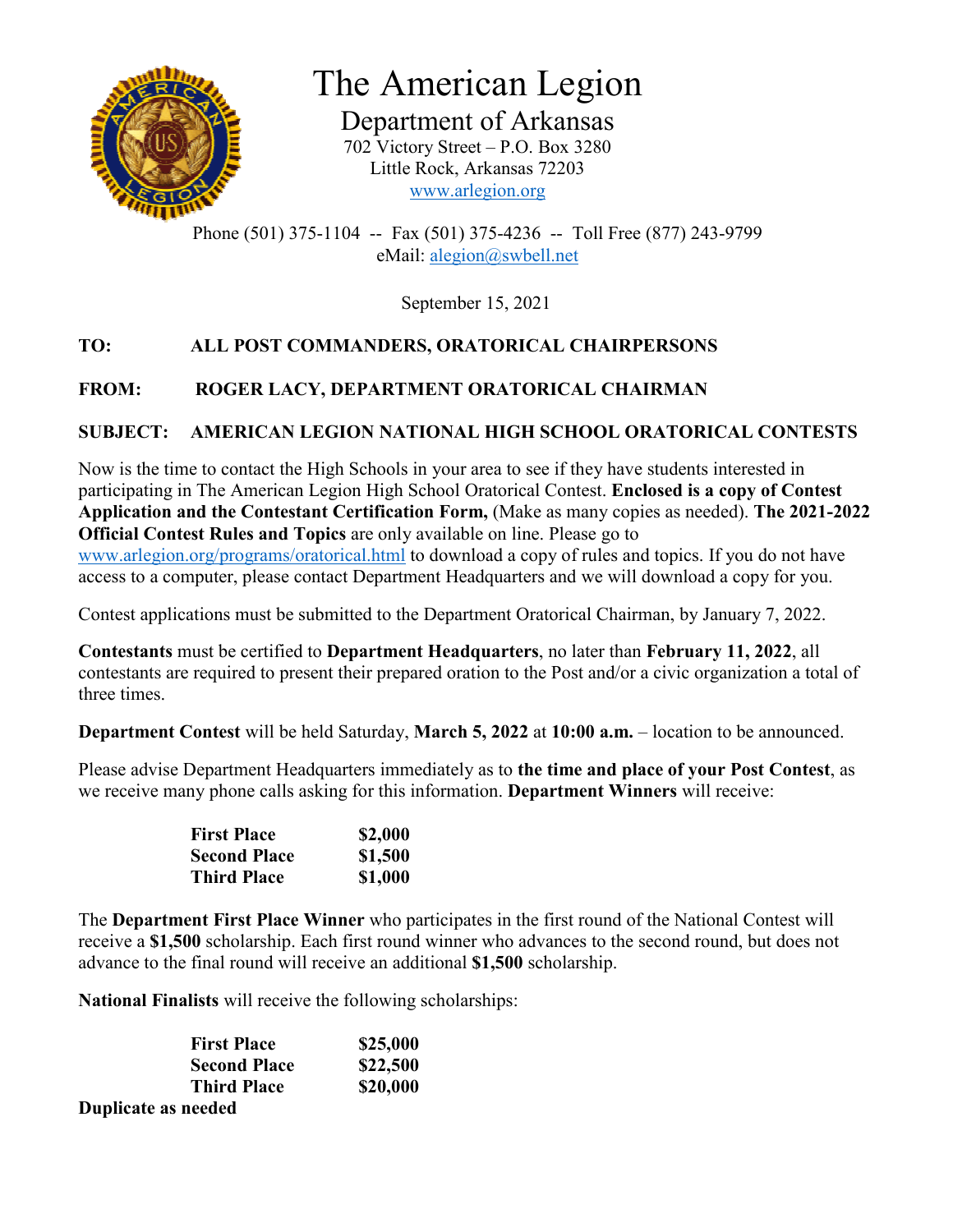

Department of Arkansas 702 Victory Street – P.O. Box 3280 Little Rock, Arkansas 72203 www.arlegion.org

Phone (501) 375-1104 -- Fax (501) 375-4236 -- Toll Free (877) 243-9799 eMail: alegion@swbell.net

#### DEPARTMENT ORATORICAL CONTEST

**CONTEST APPLICATION**

(To Be Completed By Student)

|                                                                                                                                                                                                                                                                                           | Are you a United States Citizen? Yes ______ No ______ if no, are you a resident alien? Yes _____ No _____                                                                                                                            |                      |  |  |
|-------------------------------------------------------------------------------------------------------------------------------------------------------------------------------------------------------------------------------------------------------------------------------------------|--------------------------------------------------------------------------------------------------------------------------------------------------------------------------------------------------------------------------------------|----------------------|--|--|
|                                                                                                                                                                                                                                                                                           |                                                                                                                                                                                                                                      |                      |  |  |
|                                                                                                                                                                                                                                                                                           |                                                                                                                                                                                                                                      | <b>SCHOOL REPORT</b> |  |  |
|                                                                                                                                                                                                                                                                                           | High School Contact Contact Contact Contact Contact Contact Contact Contact Contact Contact Contact Contact Contact Contact Contact Contact Contact Contact Contact Contact Contact Contact Contact Contact Contact Contact Co       |                      |  |  |
|                                                                                                                                                                                                                                                                                           |                                                                                                                                                                                                                                      |                      |  |  |
|                                                                                                                                                                                                                                                                                           |                                                                                                                                                                                                                                      |                      |  |  |
|                                                                                                                                                                                                                                                                                           |                                                                                                                                                                                                                                      |                      |  |  |
|                                                                                                                                                                                                                                                                                           | I first became interested in the Oratorical Contest when:                                                                                                                                                                            |                      |  |  |
| I will abide by all the rules of the Department of Arkansas and the National High School Oratorical<br>Contest Committee and follow the instructions of contest sponsors and chairman. I hereby attest that my<br>Prepared Oration and Assigned Topic presentations are my original work. |                                                                                                                                                                                                                                      |                      |  |  |
|                                                                                                                                                                                                                                                                                           | Applicants Signature <u>example and the set of the set of the set of the set of the set of the set of the set of the set of the set of the set of the set of the set of the set of the set of the set of the set of the set of t</u> |                      |  |  |
| OFFICIAL USE ONLY                                                                                                                                                                                                                                                                         | <u> 1980 - Johann Barbara, martin amerikan basal dan berasal dalam basal dan berasal dan berasal dan berasal dan</u><br>Sponsored by American Legion Post or District ___________________________________                            |                      |  |  |
|                                                                                                                                                                                                                                                                                           |                                                                                                                                                                                                                                      |                      |  |  |
| Phone                                                                                                                                                                                                                                                                                     |                                                                                                                                                                                                                                      |                      |  |  |
| TO:                                                                                                                                                                                                                                                                                       | Students should submit this application by January 7, 2022<br>Department Oratorical Chairman, Roger Lacy<br>PO Box 3280<br>Little Rock, Arkansas 72203                                                                               |                      |  |  |